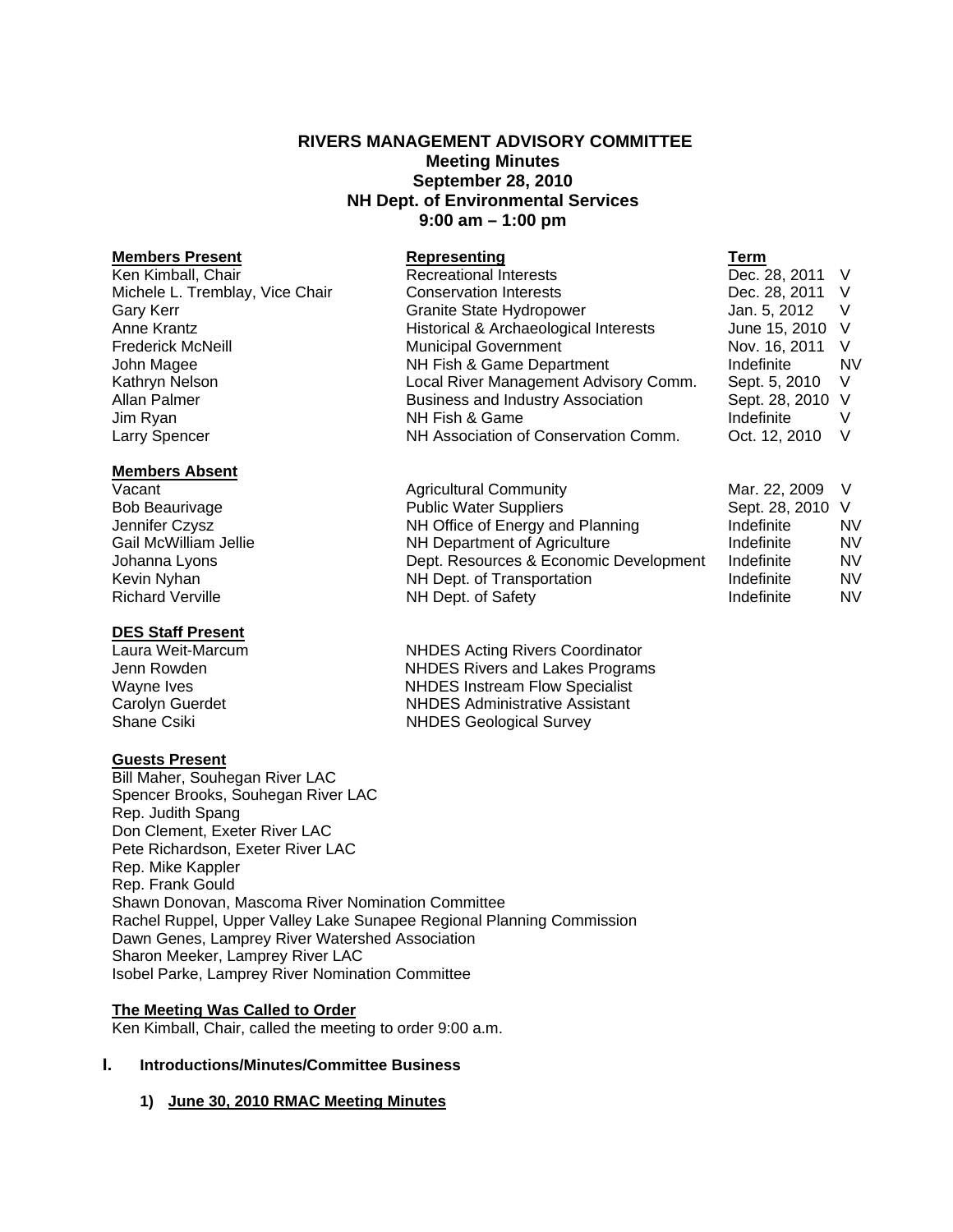*Michele L. Tremblay made a motion to accept the June 30, 2010 RMAC meeting minutes, second by Jim Ryan. Motion passed unanimously.* 

#### **2)Acceptance of Public Hearing Minutes for River Nominations**

- *Michele L. Tremblay made a motion to accept Public Hearing minutes of the July 14, 2010 nomination of the Lower Exeter River and Squamscott River into the NH Rivers Management and Protection Program, second by Jim Ryan. Motion passed unanimously.*
- *Michele L. Tremblay made a motion to accept the Public Hearing minutes of the August 5, 2010 nomination of the Mascoma River into the NH Rivers Management and Protection Program, second by Kathryn Nelson. Motion passed unanimously.*
- *Michele L. Tremblay made a motion to accept the Public Hearing minutes of the August 17, 2010 nomination of the Oyster River into the NH Rivers Management and Protection Program, second by Anne Krantz. Motion passed unanimously.*
- *Frederick McNeill made a motion to accept the Public Hearing minutes of the August 31, 2010 nomination of the Lamprey River, North Branch River, North River, Little River, Pawtuckaway River and Piscassic River into the NH Rivers Management and Protection Program, second by Jim Ryan. Motion passed unanimously.*

#### **3) RMAC Membership Update**

1) The following members need to be reappointed:

 Bob Beaurivage, term expires September 28, 2010 Anne Krantz, term expired June 15, 2010 Kathryn Nelson, term expired September 5, 2010 Allan Palmer, term expires September 28, 2010 Larry Spencer, term expires October 12, 2010

Chairman Kimball noted that members may continue to serve until their replacement is confirmed or they are re-nominated, unless they elect to step down.

The Governor's Office has contacted Roger Noonan, potential Agriculture Community representative to determine his interest; however he has not responded. Michele suggested returning to the three nominating organizations and asking them to submit another name or a due date for Roger to respond.

#### **II. Instream Flow Pilot Program Update – Wayne Ives, DES**

Wayne Ives, Instream Flow Specialist provided an update. He is now working on the Lamprey Water Management Plan. The Souhegan has been put off until the finish of the Lamprey due to funding source and time. He met with the Local Water Management Planning Area Advisory Committee in July to describe the activities up to that point. The three main sub-plan components were reviewed. These are the 1) Conservation Plan for each of the affected water users 2) a Water Use Plan for each of the affected water users, and 3) a Dam Management Plan for each of the affected dams. This is designed to protect the levels of stream flow described in the first part of the process, which was the study that defined protected instream flows. The subplans are nearly complete for all of the water users and dam owners and have been distributed to those affected.

It was decided to have the affected water users adopt a conservation plan that meets the requirements of the Env-Wq 2102, the Drinking Water and Ground Water (DWGW) Program's rules. Responsibility was shifted from making a new instream flow conservation plan to developing a conservation plan under the existing rules for the affected water users then letting the DWGW Program implement and maintain compliance with that.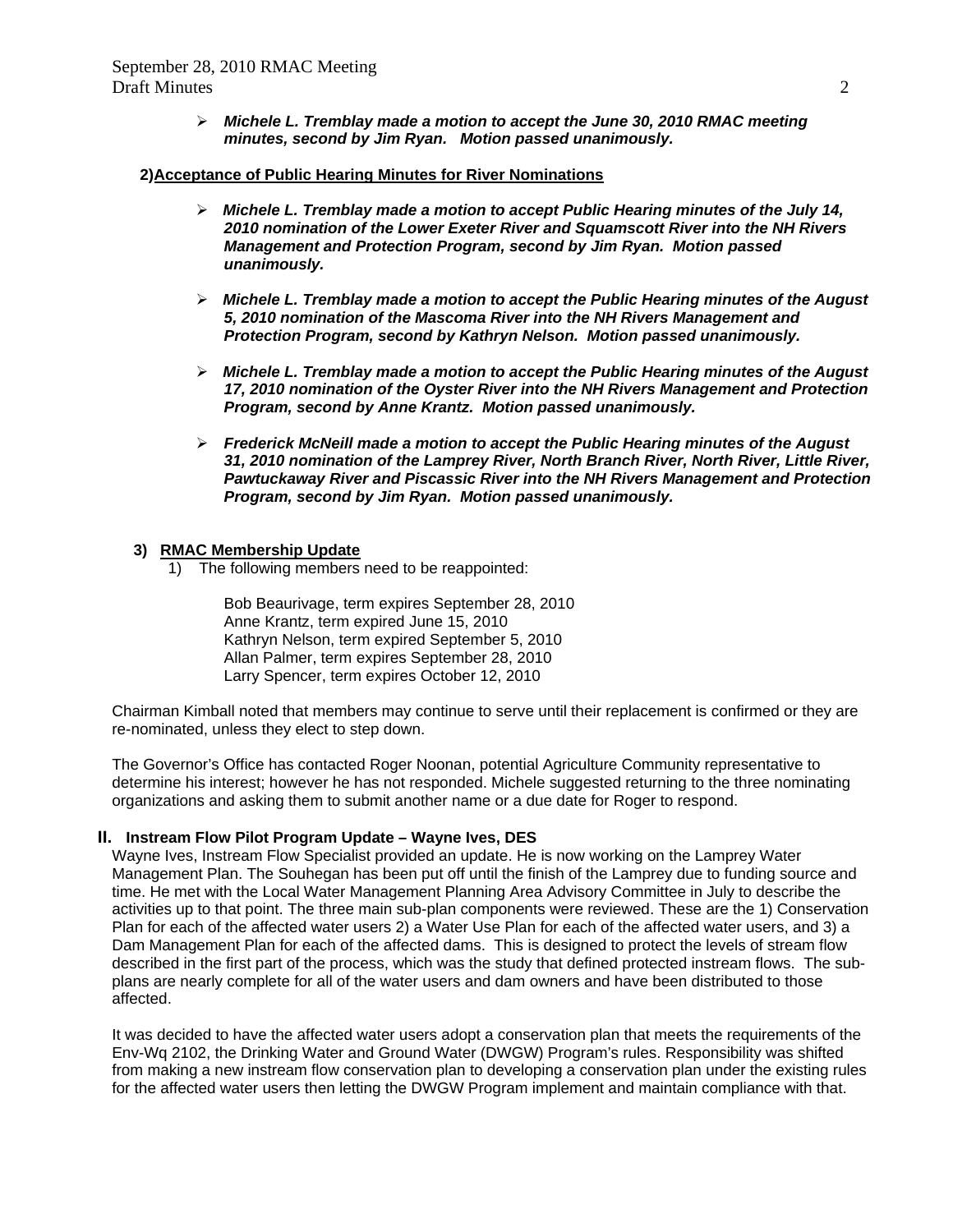The water use plans have remained the same except there has been a shift for managing the summer peak uses by public water suppliers. They have some control over peak demand, which is a reasonable, useful approach for reducing and flattening the water use. This approach would investigate one or more levels of protection that reduce outside water uses. The first stage is an alert. The second stage are reductions, i.e. no car watering, on-off watering of lawns, etc. The third or fourth stage is a complete reduction of voluntary water use outside, however this depends on the town. Michele asked about distinguishing between vegetable gardens vs. flowers/lawns. Wayne said they allow the towns to make up their own process and usually there is a distinction. Kath asked about the lag time between being pro-active and being too late. In general, the alerts take place at the appropriate time. The instream flow process would start earlier and be based on river flows rather than tank capacity, etc.

Dam management plan – the important dams on the Lamprey River are on Pawtuckaway Lake and Mendum's Pond. The process is to release two day-long relief flows that would reset the affected instream flow clock whenever the flows get beyond the durations of allowable and catastrophic conditions for the critical and rare flows. There are still negotiations ongoing with the Dam Bureau regarding the process. The thought process behind the protected instream flow program is that there are the natural occurrences of high and low flows on a regular basis and if this time schedule isn't happening they will create/re-create an artificial flow and then let the river go on as it would before. Maintaining a semblance of the natural flows would then maintain the aquatic life support and the other uses that are on the river (water supply and recreation). These dams have fall draw-downs and in the spring the stop-logs are put in gradually to match the historical flows. The process is to get the dam management plans in place. There is tension between those living on the reservoirs vs. those wanting the water downstream. There are also effects causing losses to a release in a watershed, absorption in wetlands, etc.

It was asked if we were going to wait for all these studies to be done before implementation and the answer is yes. There are two things to wait for – first, an approved water management plan. There is still being work done with the towns that they're onboard with their individual components of the water management plan and the second is the dam bureau, as to what issues they have as far as physically doing the release activities, such as being able to get the manpower and actual mechanism to release the water. Also, there is the preexisting 2000 water level decision that states how Pawtuckaway is going to be operated. Until this is reviewed and revised there is no mechanism to make the changes. We now have the numbers for volume/rate of dam releases for the protected flows that are wanted: however we need to work out the process to make it happen. It is a public process that requires time. Possibly having the Governor make a change was discussed.

The conservation plans are designed to make sure that water isn't being wasted. There is metering, to understand where the water is coming from and have accurate calculations of that. Also, for reducing water waste from losses. The water use plan is more tied to the summer-time water usage; flattening pumping rates by pumping at lower rates for longer periods of time so the impacts are less abrupt. The past thirty years of historical data have been assessed for both the fall and spring; the data is fairly consistent on the Pawtuckaway. Management is most concerned about late spring through late summer in regards to the dam releases. Some conservation plans were implemented this past summer. They are trying to incorporate some early effects so that they don't get too deep into the restrictions. They want to make sure that the sacrifice that is being asked is worthy.

The intention was to finish the studies this fall but it is taking longer for some of the towns to respond. So, we are now looking at early next year.

Is the 'alert' practical? Is change mandatory? The purpose is to protect the level of variability. The process is based on the idea that periodically there are peaks coming back that should happen on a regular basis and that should continue. Right now, there is an acute situation but not an unknown situation. Low flows occur on a regular basis. The river is OK now and this one situation that the river is in right now is not that bad. If it happened maybe three years in a row then you would have a serious problem.

Rearing and Growth - The Water Management Protection Area Advisory Committee meeting held on July 9<sup>th</sup> included a description to the committee of the calculations to develop the dam management numbers.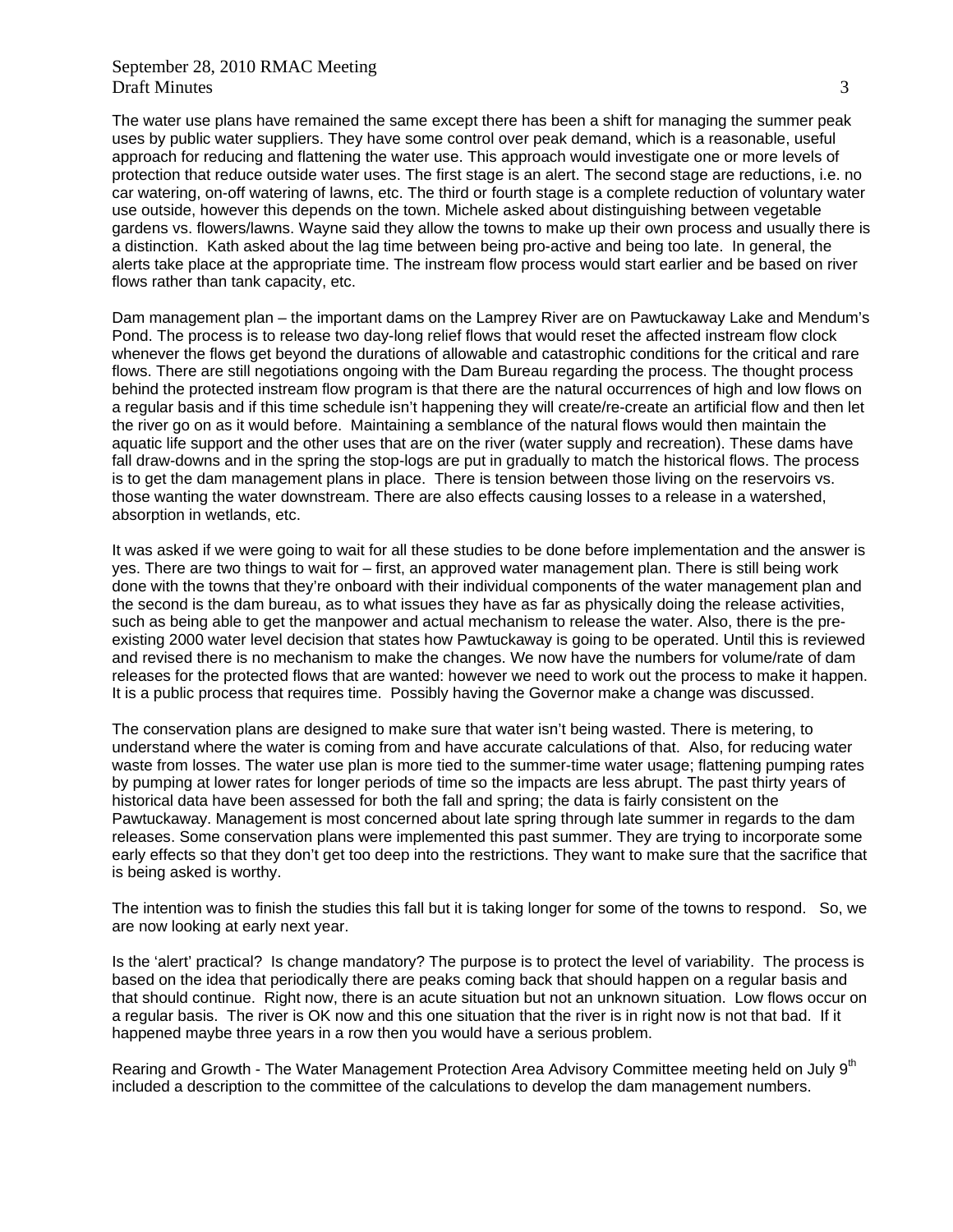There are three levels of protected flow during the rearing and growth period. Each has two time durations – one is the persistent with the allowable duration and the other is the catastrophic duration. What is the two day release pulse volume that is needed once you've exceeded a duration? This is the basis to identify what the flow is. Common flow describes the ideal fish habitat situations. Ninety percent of the historical event's volumes for each bio-period is what is used as a guideline to a release event. There may be some losses to the released flow so an additional 20% is added to the 90% volume to give a buffer. We will be watching this extra 20% to see whether it is lost or reserved—is it enough?. [There was a handout page describing each impoundment's releases – Pawtuckaway, Mendum's, and one page combined.] For summer events there is a 90% volume, add the 20% and then convert into a two-day pulse that represents a rate of flow in csf. The intention is to take the existing fall flows from the releases, manage them actively, so that all of the events that may occur in the fall during salmon spawning, would meet the protected flows. Then, store something in the winter from what currently is released in the fall to use for a release event. By spring, the reservoirs would be refilled, so that we would start back at scratch. This can be applied better to dams with stop-logs (Pawtuckaway) than those with gates (Mendum's Pond) in the winter.

Chairman Kimball asked the questions: Next steps after the Lamprey and Souhegan? Where do we go? What did we learn from this that allows us to move ahead for the resources the state will have? Wayne said that the conservation plan development is now simplified. The Drinking Water and Groundwater (DWGW) rules have written out the process. We are now taking notes on the instream flow rules to match the DWGW rules. All water users in a protected watershed would then have the responsibility of getting a conservation plan under the existing DWGW program, which is a great simplification of that process. We have also defined how to manage dam management plans. Bullet three describes how the existing watershed was evaluated. All of the dams in the watershed may provide in the future some sort of release if needed by ranking impoundments by what they contribute by surface area. Some process is now developed that is leading to future simplifications in developing the water management plans. Some problems include water withdrawals from Durham, the political issues and technical issues. The mandate from RMAC was to get to the 2012 process in advance as to what we want to make changes in. Identify problem areas and some of the suggested processes that should be used instead. Wayne is documenting methods of developing the rationale and processes for the water management plans. Task Two was to find a way to evaluate all the water users that have some impact, either immediately or over a long period (within the 500 ft.). PUC was to review the dam management plans for hydropower usage and what effect. Now PUC does not do that kind of activity and so will not be involved.

Michele asked for a future agenda before the report to the General Court is due – she'd like to see some kind of base criteria for how existing rivers in the program will be phased in. She also asked for the criteria to be developed in such a way so that when a new designation comes in there will be a sense of low, medium, or high priority and it will be part of the consideration. This information should also be shared with the nominating bodies, so that they will have can better answer those questions when they're going around to their towns and cities. Fred asked general order magnitude – what has been the budget for the water management plans? Wayne – the consulting budget for the two plans is \$545,000. This shouldn't be the price tag for each plan. Complexities and length of river segment make a difference. They have tried to maintain this as a process to deal with the problems as we go and more has been spent but the contractors have continued on. Fred noted that the state's investment and DES's time should be acknowledged in these economic times as many states can't afford to do this and they fall to the wayside.

#### **III. River Nomination Presentations**

Michele made a suggestion to begin with a cursory introduction for each of the nominations, since the hearings were each two hours long. Chairman Kimball agreed and suggested a quick overview and then divide the discussion into two elements. One is the evidence of public support and then the second is the substance of the nomination, are the designations correct relative to statute, etc.

#### **1) Lower Exeter/Squamscott Rivers**

Chairman Kimball noted part of the river is already in the program. The portion enrolled is from its headwaters in Chester to its confluence with Great Brook in Exeter. The portion being nominated is from the junction of Great Brook in Exeter, past the Great Dam and the falls to the head of the tide in Exeter, and then the Squamscott River to the boundary of Great Bay as defined by the upstream side of the railroad bridge in Stratham and Newfields. The nomination covers three towns – Exeter, Stratham and Newfields. Letters of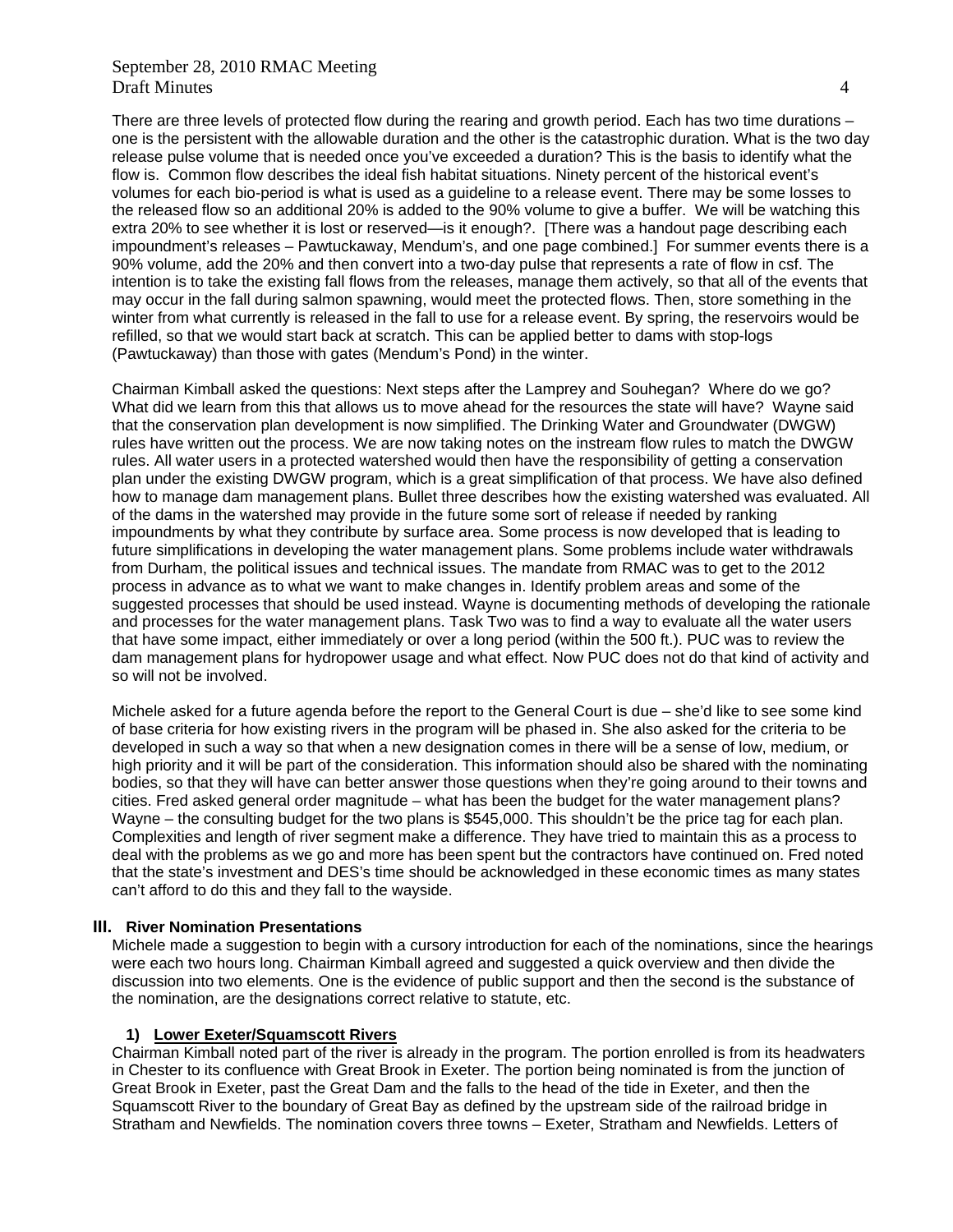support have been received from elected and appointed officials in all three towns. RMAC members attended a site visit hosted by the Exeter River Local Advisory Committee on July 14<sup>th</sup>. A public hearing was held later that day to solicit public feedback on the nomination. [Refer to the Public Hearing minutes of the Lower Exeter/Squamscott River for a review of comments received.] All comments received were in support of the nomination. The nomination has met the criteria set forth in statute and rule.

Michele noted that over the past year and a half more attention has been drawn to the condition of Great Bay. As the Rivers Management and Protection Act does not specifically address water quality, this nomination along with the Oyster River, and Lamprey, et al, represents a strategic approach to using every possible tool to address the water quality problems associated with Great Bay. All three of these nominations represent a ground swell of support to try and use every possible means to maintain and improve the water quality in that area. The Rockingham Planning Commission and the Exeter River Local Advisory Committee did an excellent job with the nomination. There was an impressive level of organization and support. In addition, there was no opposition at the public hearing.

Jim Ryan noted that attendees at all of the public hearings were encouraged to submit written comments if they did not feel comfortable speaking in a public forum. He asked what kind of written comments were received, either positive or negative so that they are not neglected. Laura noted the endorsements received before and after the hearing were distributed and that there was only one additional letter of support received from an individual after the hearing. No letters of opposition or concerns were received.

Chairman Kimball noted this is a real compliment to the nominating committee. Issues had an opportunity to surface, since extensive education and outreach were conducted with public meetings held in each town prior to the public hearing.

The segment designations were reviewed with the final segment marker identified as upstream of the railroad bridge in Stratham and Newfields.

#### *Michele L. Tremblay moved that it be recommended that the nomination of the Lower Exeter/Squamscott Rivers into the NH Rivers and Protection Program be forwarded to the commissioner, second by Larry Spencer. Motion passed unanimously.*

Chairman Kimball shared his appreciation to the nominating committee. The recommendation will now be forwarded to the commissioner.

### **2) Mascoma River**

Chairman Kimball reviewed the Mascoma River nomination, which begins at the downstream confluence with the Canaan Street Lake outlet in Canaan Center to the upstream confluence of the Connecticut River in West Lebanon. The nomination flows through three communities – Canaan, Enfield and Lebanon. The nomination also includes a quarter mile around Mascoma Lake, which is standard practice compared to other nominations that have lakes along river corridors. Letters of support have been received from all three communities, with the exception of the Board of Selectmen of the Town of Canaan, who voted to remain neutral. There were two letters of support from individuals and no additional letters received after the hearing. [Refer to the Public Hearing minutes for the Mascoma River nomination for more information.] Segment designations were reviewed and there were no questions regarding the classifications.

Michele noted that no one spoke against the nomination at the hearing. There was one question over how the division of the community vs. rural was made and that was answered to their satisfaction.

#### *Anne Krantz made a motion that it be recommended that the nomination of the Mascoma River into the NH Rivers and Protection Program be forwarded to the commissioner, second by Larry Spencer. Motion passed unanimously.*

Chairman Kimball again thanked the committee for the excellent nomination and the extensive public outreach that was conducted to gain such wide support.

### **3) Oyster River**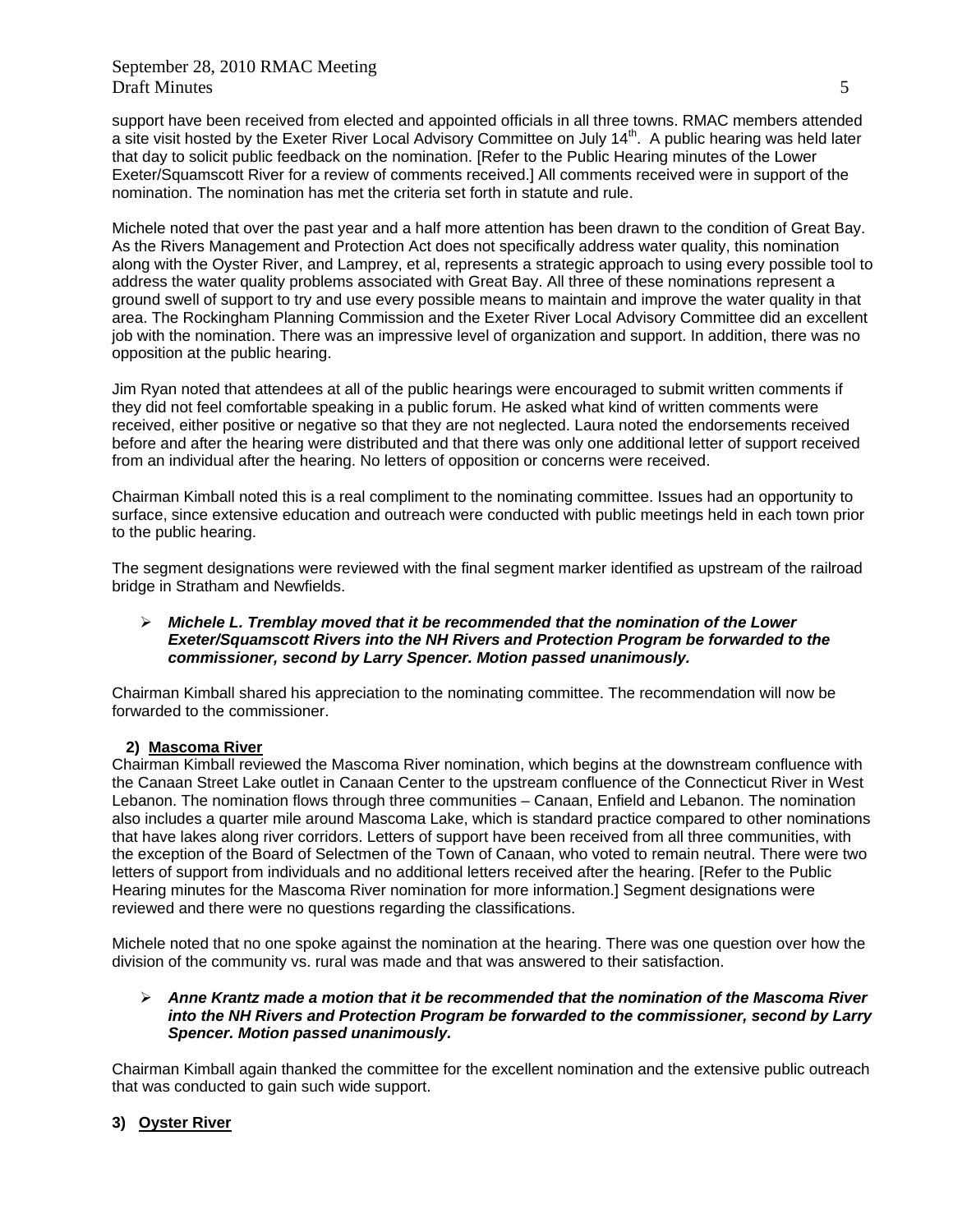Chairman Kimball reviewed the Oyster River nomination, which involves the towns of Madbury, Lee, Durham, and Barrington. The nomination begins at the headwaters at Hall Road in Barrington to the Mill Pond Dam in Durham. The tidal portion of the river below the dam is not included. Letters of support were received from elected officials in all four towns. Considerable outreach was conducted to UNH, as the Oyster River is one of their primary drinking water supplies. One letter of opposition was received from an individual. There was unanimous support from those in attendance at the public hearing. [Refer to the Public Hearing minutes of the Oyster River nomination for more information.] The segment designations were then reviewed. There was some discussion as to dam removal, however, since the RMPP is not a dam removal program and the nomination does not include the Mill Pond Dam, that question will be resolved by future processes.

#### *Kathryn Nelson made a motion that it be recommended that the nomination of the Oyster River into the NH Rivers and Protection Program be forwarded to the commissioner, second by Larry Spencer. Motion passed unanimously.*

Chairman Kimball again thanked the committee for their efforts. Representative Kappler volunteered to sponsor this bill with Representative Spang volunteering to co-sponsor.

#### **4) Lamprey, North Branch, North, Little, Pawtuckaway and Piscassic Rivers**

Chairman Kimball reviewed that the Lamprey, North Branch, North, Little, Pawtuckaway, and Piscassic Rivers nomination involves 13 towns. Letters of support were received from elected officials in all 13 towns. There was one letter of opposition received from a resident in the Town of Nottingham. The NH Department of Transportation (DOT) submitted a letter of support with concern. DOT expressed concern regarding the natural river designation classifications, since this classification limits their ability to perform maintenance work on bridge crossings. All public testimony at the public hearing was in support of the nomination. [Refer to the Public Hearing minutes of the Lamprey, North Branch, North, Little, Pawtuckaway and Piscassic Rivers for more information.] The designations were not read but it was asked if there were any questions concerning the classifications. There were no questions.

#### *Jim Ryan moved that it be recommended that the nomination of the Lamprey, North Branch, North, Little, Pawtuckaway and Piscassic Rivers into the NH Rivers and Protection Program be forwarded to the commissioner, second by Michele L. Tremblay. Motion passed unanimously.*

Fred McNeil wanted to thank the committee members and was impressed with the professionalism and how thorough the tour was. Chairman Kimball echoed that for all the tours he participated in.

Michele noted this is an extraordinary year with four nominations. In a year when the staff was down by one full-time staff, she wanted to acknowledge and show gratitude to Laura and Jenn.

Representative Kappler wanted to thank all the committee members who came out to the tours and the public hearings for taking the extra time.

In the Public Hearing minutes for the Lamprey River et. al. Amanda Merrill needs to be changed to as a Senator as she is listed as a Representative.

#### **IV. Legislation/Rulemaking/Other**

Michele reported the legislative session has ended and there is not a final status on everything that was adopted. She thanked Allan Palmer and Kathryn Nelson for their work as well as Laura and Jenn. Next year Gary Kerr will be joining the subcommittee. They will schedule a meeting after all the LSRs are ready for review, probably at the end of December. The recommendations to the full committee will come after the full bill text is available sometime between January  $1<sup>st</sup>$  and January  $15<sup>th</sup>$ .

Representative Spang noted the deadline to submit legislation for the coming year is December  $2^{nd}$ . She would welcome the opportunity to work with any of the RMAC members. She can be contacted at [judith@kestrelnet.net](mailto:Judith@kestrelnet.net).

Michele thanked Representative Spang and Kappler on behalf of the RMAC for their help with changes to RSA 483. She recommended that Representatives Spang and Kappler reach out to the seacoast groups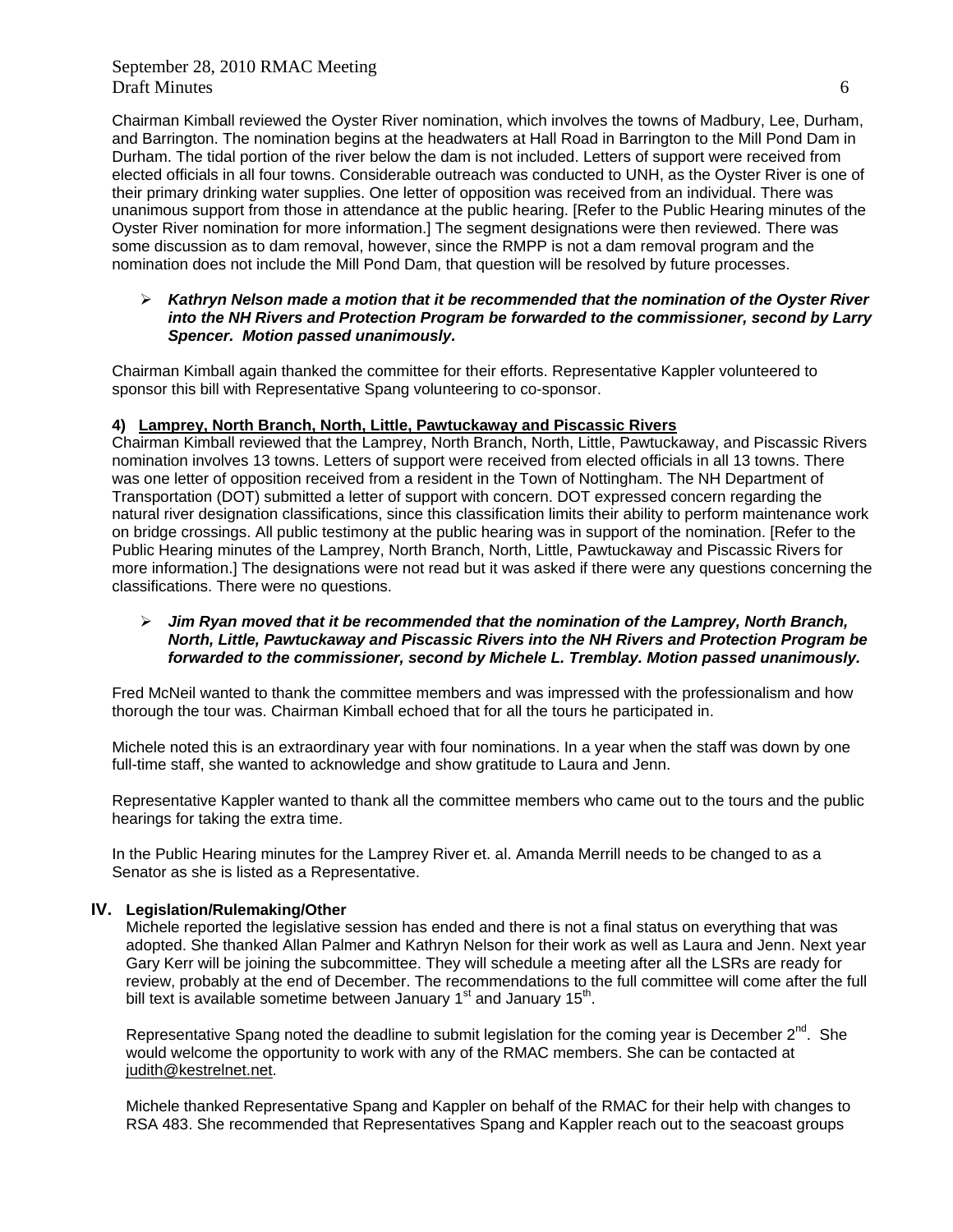and that Representative Gould reach out to the Mascoma group to make sure that there are sponsors and co-sponsors for all of these nominations. She also requested that each nomination seek co-sponsors from the Senate.

Chairman Kimball suggested addressing rulemaking relative to the instream flow policy and also the fiscal challenge for the future. There is excellent science but now the cost and transferability of that strategy needs to be looked at. Michele said we should be in good shape with NOAA, since three of these nominations are located in the seacoast. The Northeast Regional Oceans Council has a lot of clout and there has been a huge proposal submitted for a large amount of money. What they are looking to do is take that money and channel it into various agencies or consortiums or non-profit groups to get work like this done. One idea is to contact the Gulf of Maine Council and the Marine environment and see how more money for instream flow processes can be secured.

Representative Spang thinks this will be a large problem in the legislature. The Water Management Advisory Committee did not have the role that was envisioned with guiding the process and fine-tuning it. There is going to be a lot of kick-back from that. There are big problems in the process. It may need to go through a study where the whole process is evaluated.

Chairman Kimball agreed we need to get pro-active on this issue as there will be legislative rulemaking and recommendations proposed. Representative Spang agreed about bringing forth legislation. Chairman Kimball says the deadline has been extended twice now with the final recommendations to go forward in 2012. Discussions will continue.

2) Water Quality Standards Advisory Committee (WQSAC) –Allan Palmer and Phil Trowbridge. Phil gave an update on HB 1305, which was introduced during the last legislative session. The purpose of the bill is to change the definition of surface waters. This would make it clear that surface waters apply to all waters of the United States including wetlands. This was a surprise to many and caused consternation as to how these standards might be applied to wetlands, what it was going to do to forestry, agriculture and other types of things. The bill was sent to Study Committee. WQSAC operated as a study committee with many meetings and much discussion. There are about 30 word changes. The current proposal was to amend the definition of surface waters of the state in RSA 485-A:2 to say "and waters of the United States under the federal Clean Water Act". When trying to create a separate definition for wetlands in RSA 485-A that was different than RSA 482 for the dredge and fill permits a lot of confusion was created and could have potentially undermined DES's jurisdiction under RSA 482. This gets us in compliance with EPA so that we can retain primacy over our water quality standards.

Another change proposed is to add a definition of Water Quality Standards. This would move the definition that is already in rule and place it in statute, which states that water quality standards are a combination of designated uses, criteria to support the uses, and anti-degradation provisions.

It would also bring federal requirements into state statute to adopt rules to authorize the Department to implement anti-degradation provisions of the Clean Water Act.

The largest output from all of this was some session law text that was agreed on dealing with the designated uses and the classification system. Right now all the waters are considered the same and flexibility was needed with the designated uses. The Committee is asking the legislature to authorize the Department to undertake a two-year study to be completed by September 30, 2012 which is a full top to bottom review of the water quality standards and recommendations for revisions of the classification system. This was sent to the RR&D subcommittee and approved with some minor changes. It goes now to the full RR&D committee.

There will be a different effort for numeric nutrient water quality standards at another time. They are proposing changes to the rules that would add the numeric standards for estuaries this year and numeric standards for lakes the following year. Presumably rivers would be added the year after. Kathryn noted the interconnected factor to protect the designated use as the adjacent wetlands affect the surrounding waters. Michele noted that so many more rivers are being used for water supply that rivers should be moved up in the priority scheme. Phil noted an additional data set is needed for the nutrient criteria. What has come down from the science advisory board in Washington is that multiple end points need to be looked at and need to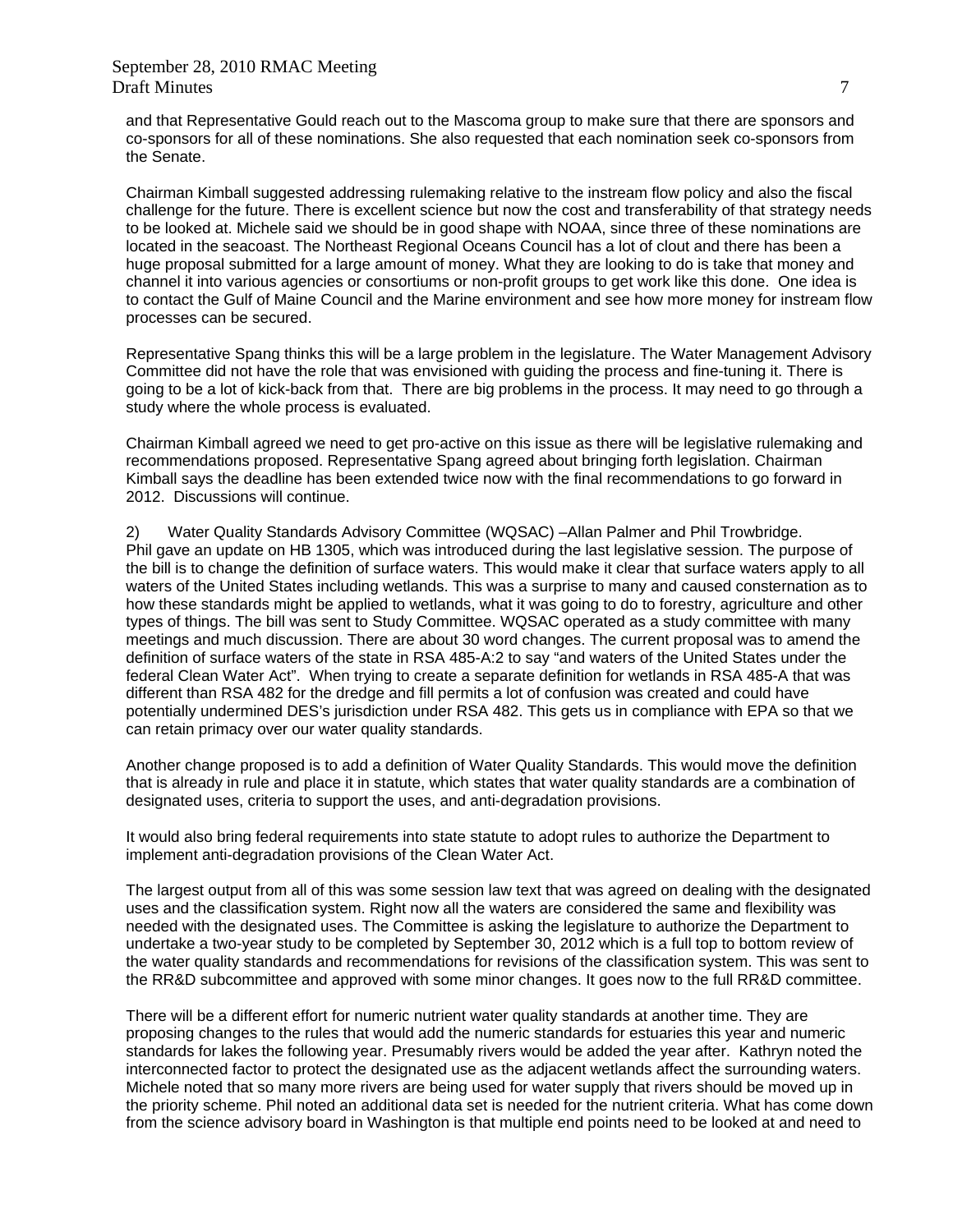have very clear causative relationships between the nutrients and the impacts. John Magee asked about lakes that are in rivers – such as the Namaske Lake in the Piscataquog River and the Mascoma Lake in the Mascoma River in terms of nutrient criteria to determine which are lake/riverine systems. Phil said if the waterbody is classified as a lake, the lake criteria would apply. For impoundments criteria is still being worked on. It was suggested that Ken Edwardson come and speak to this issue - lakes vs. rivers. There are challenges with the classification system. Anti-degradation starts to address this, but the question of classification and is it a lake or is it an impoundment, is it oligitrophic, is it mesotrophic needs to be discussed on an individual water body level. Kathryn noted that the process used needs to be science based looking at it from an interconnected hydrological standpoint.

### **IV. FY 11-12 604(b) Update**

 Twelve proposals were received for FY 11-12 604(b) funding; a total of \$82,400 is available. The top six proposals are being funded:

- 1) Southwest Region Planning Commission, Lake Warren Comprehensive Lake Inventory and Lake Management Plan
- 2) Central NH Planning Commission, Upper Merrimack River Regional Land Protection Study
- 3) Upper Valley Lake Sunapee Regional Planning Commission, Mascoma River Corridor Management Plan, Phase I
- 4) Lakes Region Planning Commission Update of the Pemigewasset River Corridor Management Plan
- 5) Rockingham Planning Commission Development of a Watershed Management Plan for the Exeter and Squamscott Rivers
- 6) Southern NH Planning Commission Piscataquog Watershed Impervious Surface Mapping.

 There were two proposals for the \$5,000 or under category, neither was selected for funding. Either the application did not fit into the scope of water quality planning under 604(b) or the proposal was not prepared well.

 The applicants appreciated the simplified process, with a lower bar for smaller applications and a more streamlined application. The RPCs are still struggling for funding. Michele suggested considering funding two or three larger projects, but emphasized that this should be vetted through an online survey to seek input from all eligible applicants. Size of money amounts distributed was discussed.

### **V. Sustainability Initiative Update – Jenn Rowden**

LMAC and RMAC data subcommittee was trying to get more public outreach as to the health of waterbodies in the state. An online survey was developed and feedback from 600 people was received. The data subcommittee developed a prioritized list of possible indicators to use as part of an online information website to show short term information the public wants/needs to know, for example beach closures, drinking water/boil orders, etc. The goal is also to display long-term, trend data to see what the water quality status is doing over time. There is currently a shortage of IT resources within DES to begin developing an indicator website. Grants are being sought to help move this project forward. If anyone in the committee comes across a funding source that may be applicable please let Jenn know. The responses from the survey indicated people would like this information and it would be a good tool for the employees of DES to get the information out to people. Michele asked if other agencies would be interested in combining to possibly look for money from resources like NOAA to pilot something like this? This could be good for all agencies as it goes beyond just water resources. Jenn had an inquiry from the tourism division at Dept. of Resources and Economic Development regarding the survey and possible website development

#### **VII. Other Business/Action Item Review:**

None

#### **VIII. Next Meeting(s)/adjourn:**

The next meeting will be January  $20<sup>th</sup>$  9-12 at DES. $*$ 

Agenda items: 1) Legislative review

2) Where we are with the Instream flow rules